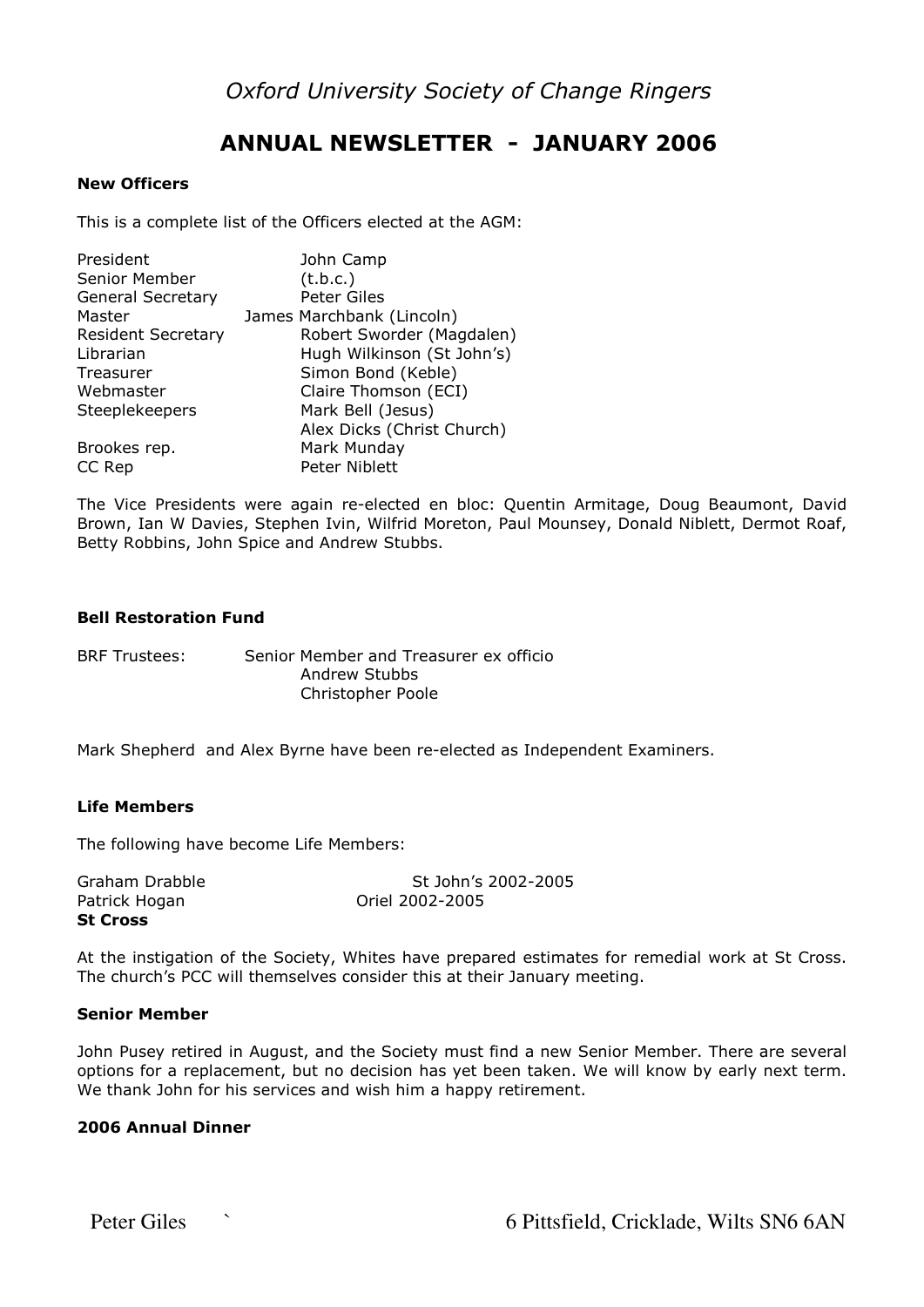This year's Dinner will again be at Harris Manchester College, on Saturday 4th February at 7.00 for 7.30 p.m. The principal guest will be Paul Carless, a former master of the Ancient Society of College Youths, and the clerical guest the Revd Canon Dr.

Jane Shaw, Dean of Divinity at New College. Clive Holloway will be the OS guest.

The menu will be: Rustic Minestrone Soup with Parmesan Cheese, Roast Sirloin with Red Wine and Thyme Gravy (Vegetarian option: Wild Mushroom Pithivier), and Sticky Toffee Pudding. Wines to be decided in the light of what the college has available.

Tickets are £47.00. Please send an SAE and a cheque payable to 'OUSCR Dinner Committee' to James Marchbank, Lincoln College, Oxford OX1 3DR, and state any seating plan preferences and dietary requirements.

Drinking the night before and Sunday coffee have yet to be arranged.

# Newsletter Account

The cost of printing and posting this Newsletter will be about £140. The Newsletter account will stand at about £430 after this letter has been sent. The number of letters sent out has dropped in recent years from 320 to 190, because of email, but even so the funds will sustain only another four or five years of the paper version. If you wish to contribute to its survival, please make your cheque payable to `Mr P Giles`.

#### Meeting Dates in 2006

The Society's business meetings are held on Mondays, and customarily take place in Exeter College. Please confirm the venue in advance. TGM dates - the first Monday in term. Jan 16th, April 24th and Oct  $9<sup>th</sup>$ . AGM date - Monday, Nov 27th.

# Society Ties

We still have six left, at the absurdly low price of  $£3.00$  each, available from the General Secretary.

# The Society's History

Last year, sales had reached 243. Sales have now reached - 243. Since Dermot Roaf has retired, the Oxford stocks have been moved from his rooms in Exeter to the ringing room at Mary Mag's. We thank Dermot for his perseverance for so long, and still need to sell about 30 more to break even. Please send your cheque for £30.00 per copy (incl. postage and package), made out to 'OUSCR History', to the general secretary. It's worth remembering that in real terms they are getting cheaper and cheaper, but that's not an encouragement to wait any longer...

#### The Annual Tour

The 2006 tour will take place from Sunday  $2^{nd}$  to Thursday  $6^{th}$  April. The tour will be based in Altrincham, Cheshire and is being organised by Claire Thomson and Mark Bell.

The Oasis Hotel, Barrington Road and Devonshire Road Evangelical church hall have already been booked. A number of rooms at the hotel have been reserved for the duration of the tour. A few rooms have also been reserved for the Saturday night ( $1<sup>st</sup>$  April), and for the Thursday night ( $6<sup>th</sup>$ April) should people wish to arrive early or stay on later.

Please advise them of the rooms you would like booking by **SUNDAY 22<sup>nd</sup> FEBRUARY 2006**.

| Roo<br>oricas "<br>. |              |       |      |
|----------------------|--------------|-------|------|
| Day                  | - -<br>nales | ibles | wins |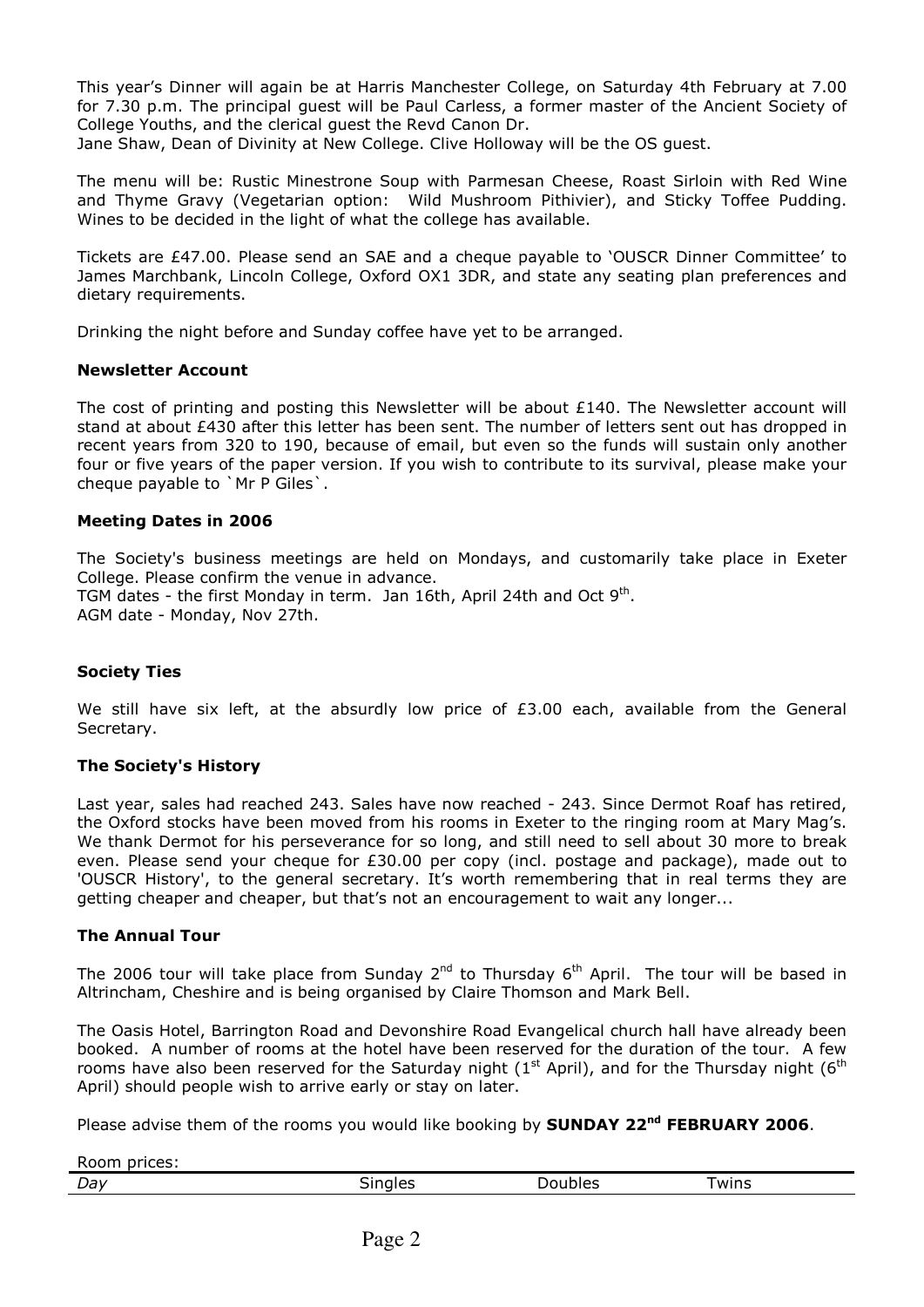| Saturday and Sunday | とうし | ั42  | -47 |
|---------------------|-----|------|-----|
| Monday to Thursday  | -38 | -49. |     |

The ringing will hopefully include visits to Manchester (possibly on the Metrolink tram), Chester and rural Cheshire.

For any further information and booking, please contact Claire and Mark at: Flat 3, 6 Winchester Road, Oxford, OX2 6NA, 01865 558801 or by email: claire.thomson – at eci.ox.ac.uk or mark.bell - at - jesus.ox.ac.uk

Updated details of towers etc will be posted to http://users.ox.ac.uk/~ouscr/tour/

# Address List

The General Secretary maintains the Society's address list, of nearly 330 members.

If you would like a copy of the list, either electronically or on paper, please ask.

Email addresses are held on the website and by the secretary, but the master list is maintained by John Camp for use on the bulletin board.

29 members are currently lost. The January 2005 newsletter failed to reach Judith Harvey, Simon Plackett and James Townsend. The others have been missing for rather longer. If you can help us trace any of them, we would be grateful:

Catherine Bannister, Sarah Bates, Mike Capocci, Simon Chadwick, Rosemary Clark, Frances E Collins, Paul Crane, Robert Galloway, Andre Gren, David Hamblin, Jason Hargreaves, Judith Harvey, Sally Hawksworth, Luke Heaton, Lance Hewson, Anne Lambert, John S Leonard, Andrew J Loveland, Jeremy McCabe, Melanie Milan, JD Mozley, David Newman, Colin Parker, Simon Plackett, Nigel Sheppard, Richard Tapper, James Townsend, C Turnbull, and AJ Vincent.

# OUS Peals

Ten peals have been rung this year: 2 of Grandsire Caters, Cambridge SM and Yorkshire SM and one each of London (3) SR, Cambridge SR, 8-spliced SM and Lincolnshire SM. Peter Giles has become the Society's leading tower-bell peal ringer, with 133.

# The OUS Online

The OUS now has not only a website http://www.users.ox.ac.uk/ $\sim$ ouscr but an online peals database http://www.ouscr.org.uk/peals/, a badgers' area http://myweb.tiscali.co.uk/ousgensec/ and a bulletin board. Please join this by contacting ouscr-

admin@bellringers.net. and help the Society by cutting down the number of paper newsletters.

# Roger Burbery

Roger died On August  $17<sup>th</sup>$  2005 in a hospice in Cambridge. He told us on the tour this year that he had been diagnosed with cancer of the prostate, which was rapidly spreading to other parts. He was admitted to Addenbrooke's Hospital in May, and then to the hospice about a month ago. He had a stroke a few days earlier, and it seems that he did not recover consciousness.

Roger was at Hertford from 1965-68, and was Master of the OUS in 1967. Derek Jewell

Derek died on January 8<sup>th</sup> 2005. Lester Yeo writes (RW 01-08-2005):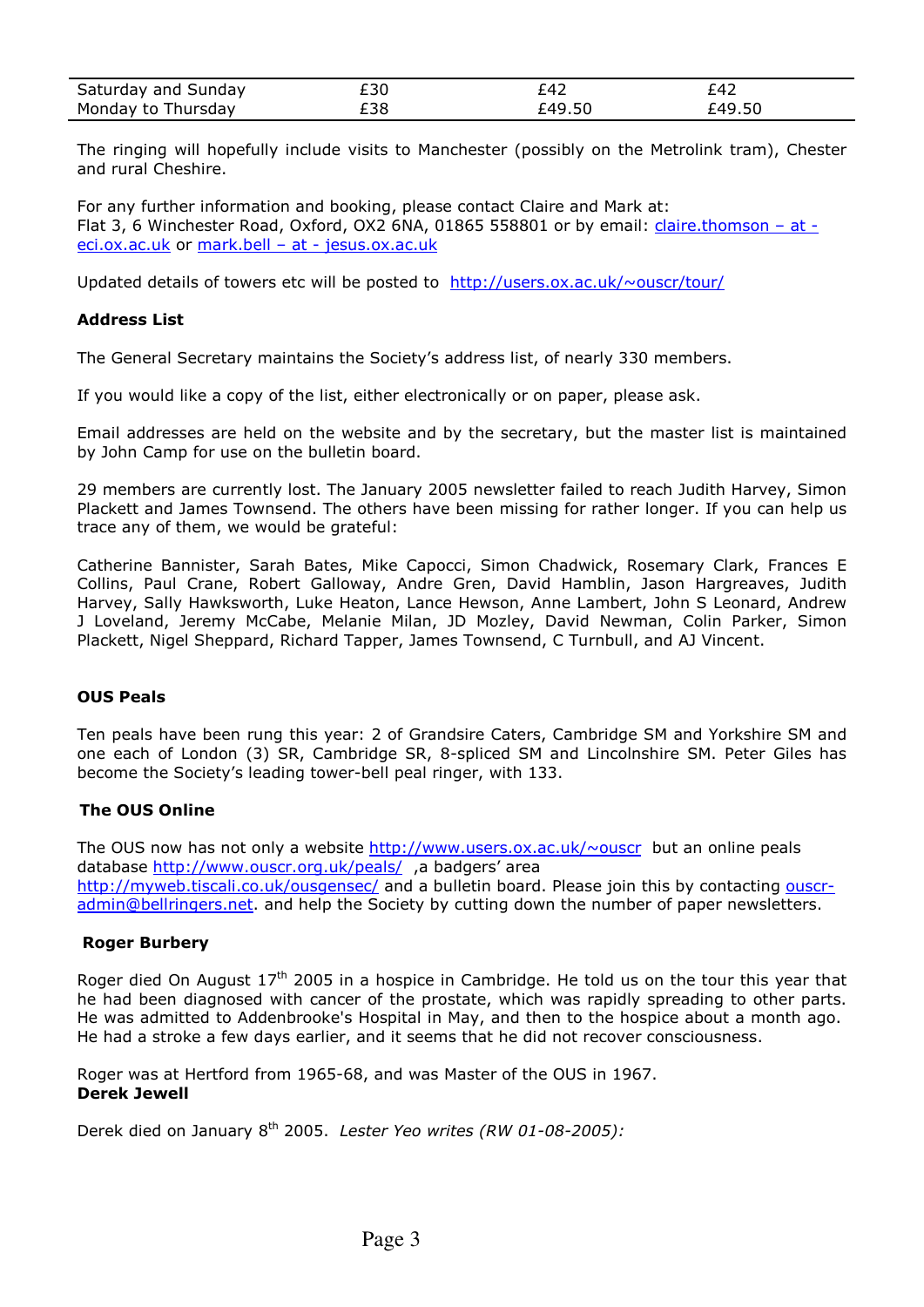Derek Jewell started ringing at Combe Martin with Les Walters in 1949; the captain at the time was Harry Hayward, a good method ringer, and Derek was soon ringing methods. With Beatrice Boyle he went on to ringing quarter peals and peals all over Devon, and the country at large. One highlight was the double peal of Bob Major at Buckland in the Moor in 1965, the longest length rung by the Devon Guild. Another was a peal of Superlative at Withycombe Raleigh, the first College Youths peal by a Devon resident band. He circled Combe Martin to peals, and even called a peal of Bob Major there, with much help from the rest of the band. Jim Phillips remembers ringing Stedman Cinques with Derek at High Wycombe. It was a College Youths peal conducted by David Hilling and Derek rang faultlessly throughout the peal, another fine indication of his ability on the end of a rope.

Derek did his National Service in the RAF at Yatesbury, in Wiltshire, where he was in the dental section. There were enough ringers on the base to have a regular Wednesday afternoon practice night on the five bells at All Saints; in return, the airmen joined the local practices and service ringing as often as they could. In 1956 Derek had declined the invitation to 'ring in' the new year. When it seemed that there were going to be insufficient ringers, Dave Darby went round to his billet to try to get him to change his mind. Derek had already retired to his bunk, some somehow he was persuaded to get up, only to find eight ringers already at the tower. Derek's language was picturesque, and was aimed very much in Darby's direction!

Derek was encouraged to come to his first Appleton dinner in 1965 and invited to ring the third in the March 4<sup>th</sup> peal. On the night before in The Plough, Derek made the mistake of trying to match Bill Hibbert's consumption of gin. The next morning he arrived at the tower looking much the worse for wear. During the peal he turned all colours of the rainbow and at one point Hibbert turned to him and said, "Feeling BAD, boy?" Derek was already truly part of the Appleton Society.

In 1967 Derek joined the ringers at Swimbridge, who were a crack Devon Association team at that time and took over the second bell for competition ringing. Following a competition at Newton St Cyres, he was formally initiated in the team by the Captain pouring beer into Derek's trousers! In 1973 Swimbridge won the Devon final at Plymtree with Derek ringing the second. Derek took over ringing the treble and led the Swimbridge band for twenty years during which they took home many a trophy. Gerald Stevens wrote, "In my opinion he is one of the best  $-$  if not the best — treble man to be had, especially in the rise and lower, speed and timing."

In 1971, Derek offered to organise the OUSCR tour. Headquarters were The Globe at Lynton. One evening, the landlord mentioned that it was a shame there was no ringers at Lynton, as the bells would not be rung for his sister's wedding that autumn. Enough volunteers offered to come down to North Devon, and so began a tradition of regular visits by OUS ringers, with Derek organising towers for peal attempts and general ringing. He suggested entering a team in the competition at Molland, which culminated in the visitors (with Derek on treble) one year winning the trophy, probably the only time a team from outside the county has won a Devon call-change competition. In 1976, he got South Molton for a peal attempt, and rang the tenor to Holt's Original; however the locals were unhappy with the state of the rope after the peal (it was obvious Derek had tied a knot in it) and the bells were unavailable for some time afterwards!

Derek was proud of his membership of the College Youths and celebrated 50 years' membership last year. At his funeral, the Vicar of Combe Martin told how he would proudly show his tie to his local ringers and say, with a great chuckle, "You'll never have one of them" He regularly attended the CY dinner, and would stay with the Darbys in Harpenden. Chris used to keep a record of the menus when they had guests; with Derek it wasn't really necessary because he could remember if they'd ever given him a particular dish before, and, if so, which year!

Thank you, dear boy, from all of us who knew and loved you, born and bred in dear old Devon. There were as many people outside Barnstaple Crematorium for your funeral as there were crammed inside, to share in Sylvia's grief. Derek, may you rest in peace.

Andrew Stubbs writes (RW 8-4-2005)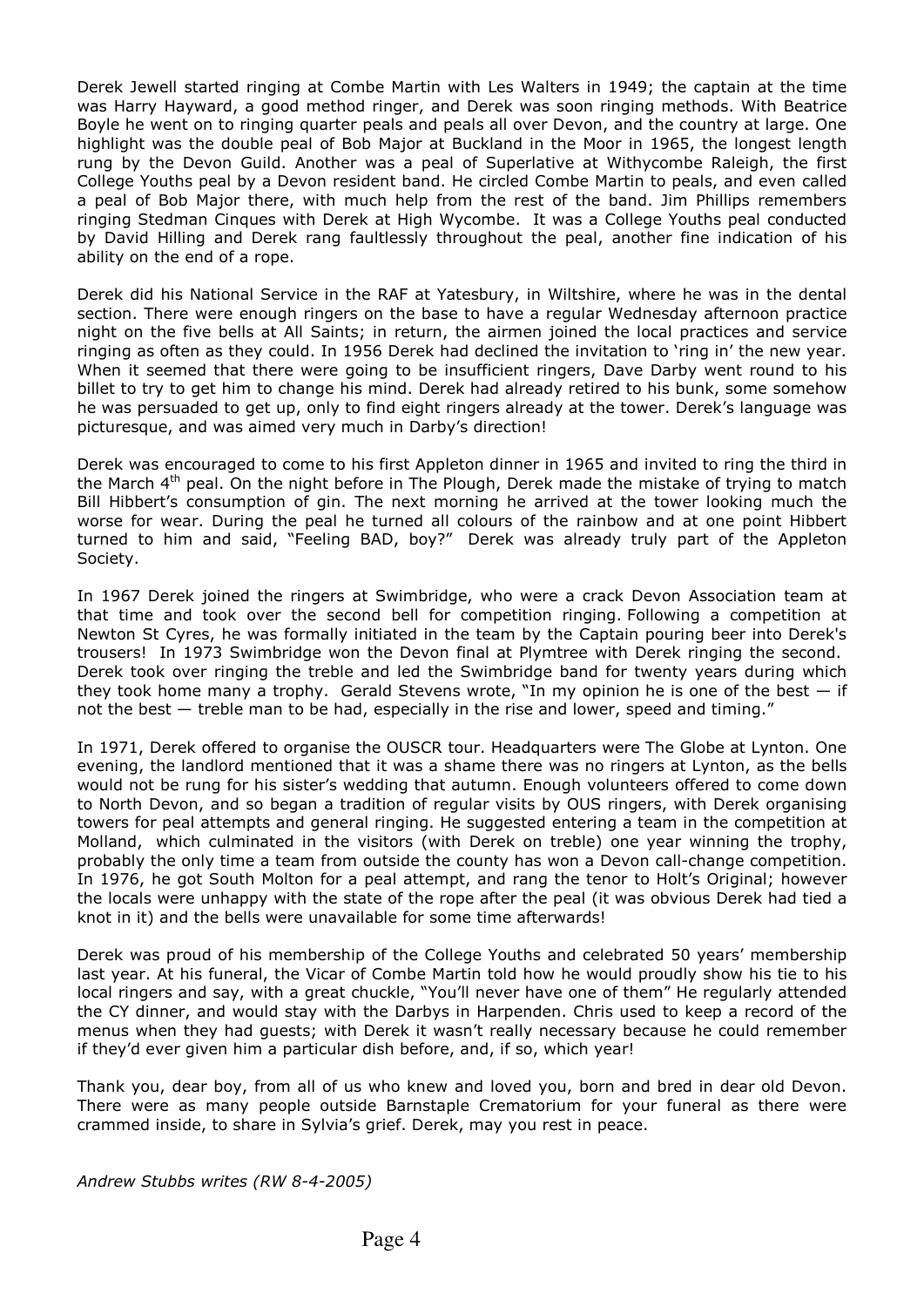One of Derek's most loved outings each year for over 25 years was his annual canal boat trip with some of his OUS friends (for a pictorial reminder, see RW 1999 p 1032). Not only was he great company on the boat, but he had somehow got himself the job of breakfast chef for the last 20 or more of these trips. Not his usual field, as, when at home, it was Sylvia who attended to all his dietary needs, but for this one week every year it was Derek who came to the fore and demonstrated his culinary skills.

They may be those who say it should not have to take two hours to cook breakfast for six, and those who, when faced with the washing up, claimed that there was more fat on the floor, the ceiling and other unlikely places than ever found its way into the frying pan! But every egg was cooked to perfection, and to the particular satisfaction of each crew member the fried bread was just the right consistency. Derek's only failure was in not persuading his fellow crew members to join him in eating laver bread (otherwise known as seaweed). A Devon speciality, apparently, perhaps it does not travel well.

We all miss you Derek, in so many ways.

# Ken ML Frazer

As reported, died in June 2004. We now have more details:

He was up at Hertford with Peter Border, but only took up ringing in his sixties. He joined the OUS when John Spice made contact while preparing the History in 1995 or 96. In spring of 2003 he and his wife Jane spent a few days back in Oxford to vote for the new Chancellor, and stayed in his old bank, now the Old Bank Hotel.

 Ken Frazer was born in 1930 and entered Hertford in 1949 having been awarded a State Scholarship in Classics. He was also awarded a Michael Montague Hall Scholarship open to those intent on a career in the Armed Forces.

 He played a very active part in College life (Rugby, Rowing, Cross-Country, Dramatic and Debating Societies) and in his last year was Secretary of the J.C.R. He was also a member of the O.U.T.C. throughout his three years.

Going down with a Second in Jurisprudence he enlisted in the Royal Northumberland Fusiliers, but after training at Eaton Hall he was commissioned into the York and Lancaster Regiment and was soon out with the First Battalion in Khartoum and then the Canal Zone.

Returning to England he studied Hungarian at London University and then transferred to the Intelligence Corps. After serving in B.A.O.R. he was posted to Cyprus where his prescient assessments of the imminence of Intercommunal strife were critical to Staff Planning. After further service in London he resigned his commission in 1969 and joined the BBC in the personnel department, where he remained until his second retirement in 1987.

Ken then took up a post as Organiser for the West Essex and East Herts branch of Relate and combined this with being an adviser in the Bishops Stortford C.A.B.

Among many interests Ken was an enthusiastic bell-ringer and above all a keen student of the life and works of Rudyard Kipling. He was a member of the Kipling Society, for some years on the Council of the Society, and contributed some learned articles to the Society's Journals.

He is survived by his wife Jane, son Andrew and younger brother Simon (Hertford 1957 – 1960).

# Arnold Taylor

We now learn that Arnold Taylor (St John's 1930-34) died in 2002. No details of his ringing or outside activities are known.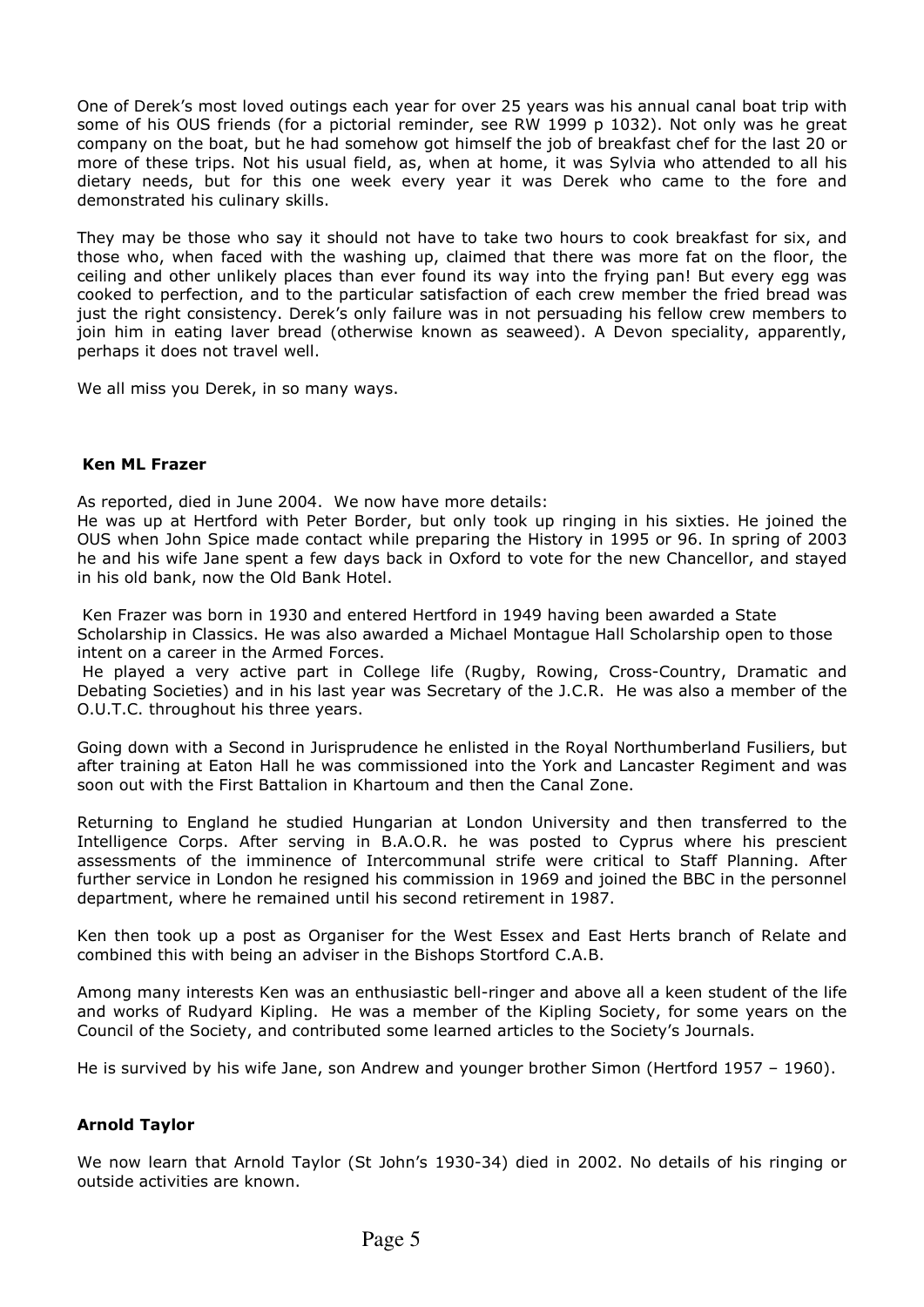# Jim Pailing

Former Master Jim Pailing died on June 30<sup>th</sup> 2005 He was born in 1938, elder son of Minnie and Harold Pailing of Daybrook, Nottingham. As both parents were ringers it was quite natural that he should take up ringing. He was taught by his father at Daybrook, and he was already making good progress as a ringer when the million-to-one accident occurred that resulted in Harold's death in 1951 in the bellchamber at Daybrook.

Despite the tragedy, Minnie and Jim continued to ring, and three years later younger brother Neville started. By the time he was sixteen, Jim had rung peals with the legendary Clement Glenn and had conducted a peal of Double Norwich. Going up to Oxford in 1957, he encountered among others Stephen Ivin, David Darby, Andrew Stubbs and John Pusey, and rang approximately 120 peals in three years, including many of spliced surprise major. He became Master of the OUS.

During his time at Oxford he met Jean Addicott, a fellow member of the OUS, and they became engaged in 1961 while Jim was comleting his PGCE year at Nottingham University, where he was instrumental in getting All Saints' bells ringing again after a silence of 40 years. They married in December 1961, by which time both of them were teaching in the Bedford area. Two years later they moved to Preston, Lancashire, where Jim rang peals with Cyril Crossthwaite and where the first of their three children was born. Jim left teaching in 1967 to take up an education management post with Derbyshire CC, and they moved to Matlock. Jim rang at Darley Dale with J Frank Smallwood and the Revd St John Smith for a while, and joined the peal band of Gordon Halls and Denis Carlisle, before deciding that work and family commitments would not allow him to continue ringing with such intensity. They soon moved to Orpington in Kent, with Jim working first for Bromley as a Senior Education Officer and then for the London Borough of Newham where he became Director of Education. As an all-or-nothing character, he more or less gave up ringing for the next 25 years, only ringing occasionally, usually when visiting Neville in the Beverley area. On one such occasion, ten years into his self-imposed exile from ringing, he accompanied Neville to a district practice at Holy Trinity, Hull. Asked if he would up the band for a touch of 4-spliced surprise royal, he asked to be reminded of the line for Rutland, and then proceeded to put other people right.

He returned to ringing in about 1990, ringing at Chislehurst and Bexley as well as occasionally in Oxford, where he was working for the Oxford Examinations Board He was one the guinea-pigs in the Central Council video on bell-handling made in 1997. By this time it was apparent to family and friends that something was amiss. He had developed Progressive Supranuclear Palsy, or PSP, and within months of the release of the video, he had to give up ringing for good. In 2001 he became wheelchair-bound, and had difficulty communicating, although in August he managed to ring plain hunt on six 'in hand' while staying in Derbyshire for a mid-week break, and plain bob minor in hand with Jean and Neville in the December. The next three and a half years saw a gradual decline in his health, but thanks to the constant devotion of Jean and the loving support of their children he was able to remain at home until his death on June 30<sup>th</sup> 2005.

He leaves his wife Jean, and their three children Caroline Marcus and Crispin, and two grandchildren Reuben and Ambrose. With a lifetime of memories of happier times.

# Ted Martin

Ted Martin died on Sunday October 30<sup>th</sup> 2005 after three years of cancer.

Stephen Whittleton recalls: When I arrived at St. John's in 1974 my older colleagues told me there was a chemist studying for his D.Phil who was both a ringer and a bridge player. I never met Ted while I was at Oxford although I used to see his name in Bridge Magazine from time to time. When I became a better bridge player myself I played against him in various competitions when he was playing for Derbyshire or for Derbyshire teams. He was always great fun to play against. I never persuaded him to come on a Tour despite promising him a good game of bridge.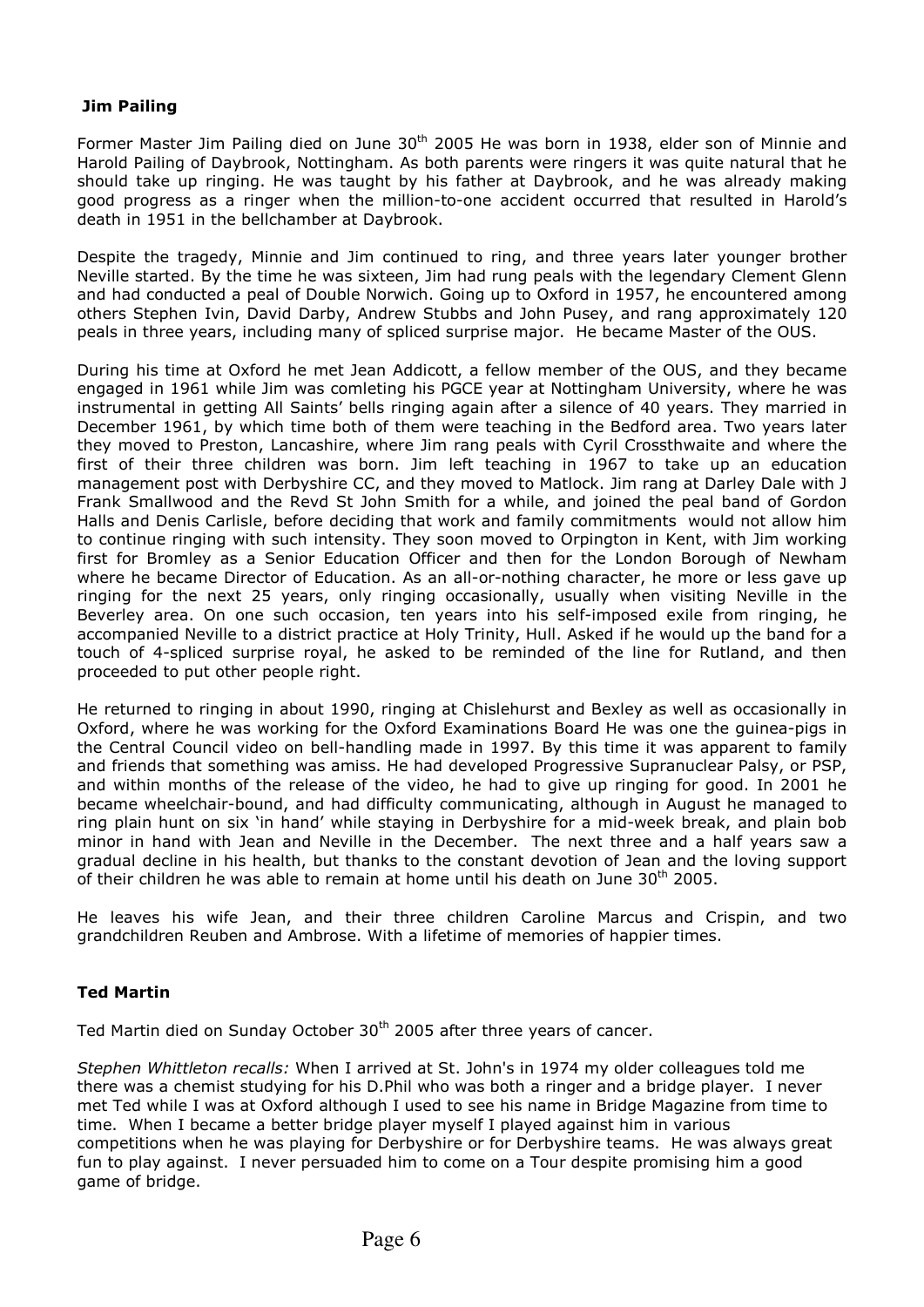## Residents' Review

Nick Balderson, the immediate past Master,writes:

2005 has been a constructive year for the OUS. We have had consistently good attendance all year, even through Trinity term; regularly more than 15 people turn up to Tuesday night practices and we almost always have more than 10 at Mary Mag on Sunday mornings. As usual, a quarter is attempted before each Tuesday night Mary Mag practice and every other week another quarter precedes at practice at St Thos. Sunday morning ringing consists of a quarter at St Thos, followed by ringing at Mary Mag; St. Ebbe's in the morning has been alternating each week with SMV and New College in the evening. We also ring at St Cross on the first Sunday of the month.

We have scored 44 quarter peals in total, this year, with one first quarter peal, two firsts as conductor and one first in hand. There have been a whole host of firsts in method, a number of 10 bell quarters, and of particular note are a quarter of Lincolnshire Royal and a quarter of 10 spliced. Many thanks must go to the members of the OS who have helped out with the trickier quarter peals.

We have kept up the regular peal attempts at St Thos, and occasionally at Mary Mag, and 11 peals have been scored this year (including 2 STS peals) with two first peals and one first as conductor. Many residents have benefited from these and, as ever, we are indebted to the badgers who make them possible.

The termly 12 bell practices have been shared between Amersham and Reading and with a little help from the OS we have been able to ring either Yorkshire or Cambridge Maximus at each of these.

Handbell ringing has not been particularly popular with the residents recently, but towards the end of Michaelmas term, interest increased and one handbell quarter was scored. I expect we will see more of these next year.

The calendar has been filled with its usual complement of events, in particular the Annual Dinner in February, the joint outing with the CUG, this year to Kettering, The Annual Tour, to Colchester, May Morning at SMV, the Summer Outing, to Kidlington and Bicester, the Freshers' Outing, which took us to Witney and back, and the SUA Striking Competition, held in London.

Relationships with other universities remain good, with a number OUS residents present at the SUA striking competition in London and the dinners in London and Cambridge. The social side of the OUS has not diminished, with the now customary cheese and wine parties rounding off each term, in addition to the traditional regular visits to the pub.

I would like to thank the residents and, in particular, the committee for all their hard work. I wish James and his committee all the best for the coming year and hope that the OUS continues its endeavour for improvement

# Revd George Frederick Coleridge, M.A.

This article, provided by Richard Bowden, appeared first in the 1st May 1907 edition of 'The Bellringer'.

The Rev George Frederick Coleridge, M.A. was born at Cadbury Vicarage, Devon, on November 10th 1857. He was educated at the Ayshford Grammar School, Uffculme, the preparatory school of a large number of scions of Devonian Families, at Chardstock, Dorset, and S. Edmund's College, Salisbury, proceeding in due course to Keble College, Oxford.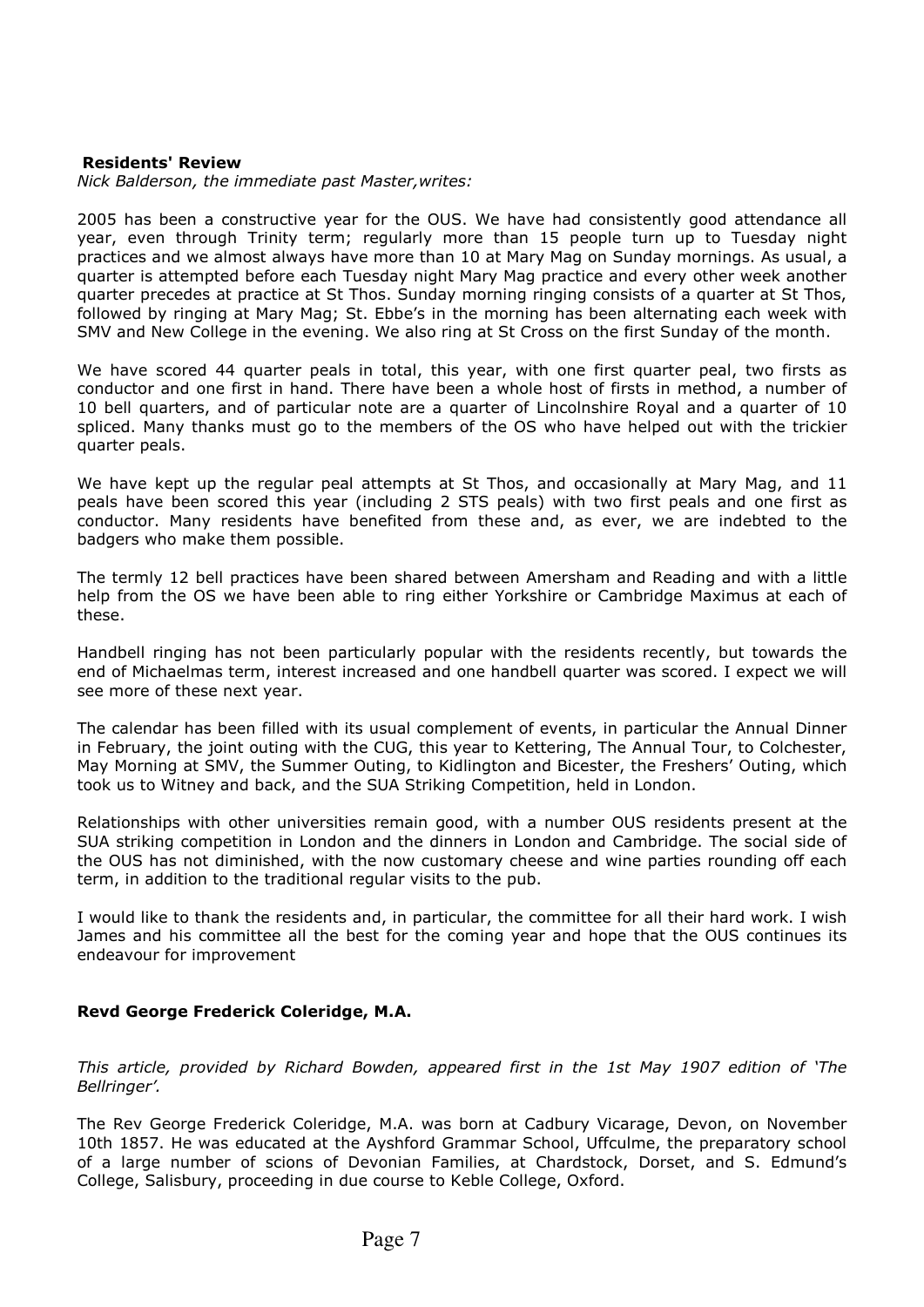His first real interest in bells and Towers was aroused when robbing Jackdaws nests, for the toothsome delicacy found therein; later he came under the tuition of Mr. R. Brimblecombe a 'judge' much sought after in Devon Prize Ringings. This worthy taught him the necessity for most accurate striking in rounds and from time to time journeyed with him to various Prize Ringing Meetings, where raising and falling in peal took precedence of all else in the county. Little was done in the way of ringing either at Chardstock or Salisbury, but at the former School certain kindred spirits would surreptitiously lock themselves in the Towers of the Parish Church and practise with lashed clappers: - at Salisbury the budding youth was at all times welcomed in the towers of S. Thomas, S. Edmund and S. Martin, on rare state occasions when the Bells were rung.

On matriculating at Oxford, he at once joined the University Society, and found himself in the company of several who have made their mark in the Ringing world, notably the Revs. H.A. Cockey, W.S., Willitt, J.F. Hastings, J.C.D.P. Davies; to the latter he is indebted for almost all his early instruction in Change Ringing, the exhortation and example of his old mentor Mr. Brimblecombe as to accuracy of striking above all else being never forgotten. With the consent of the authorities Seage's Dumb practice apparatus was installed in the Tower of New College, and Minor Methods were quickly mastered; various Towers in the neighbourhood of Oxford were visited in turn by six members of the O.U.S.C.R. and numerous 720's were rung. Soon the embryo band of enthusiasts had attained such proficiency that it was felt that a peal of Triples was within reach, and, with the aid of Mr. W.J. Smith of the City Society at the Tenor, this was successfully rung on June 9th, 1879. Stedman Triples quickly followed, undergraduate Ringers being kindly welcomed to membership in the City Society' four peals were rung during the next six months by mixed bands of the two Societies, Stedman Caters being scored at Appleton. Having succeeded his friend Mr. Davies as master of the University Society, Mr Coleridge had the pleasure of ringing in the first peal of Stedman Triples by the Society unaided.

Taking Holy Orders in 1884 and licensed to the curacy of Caversham, Oxon, the Ringers naturally became his special care—rapid progress in Minor was made and in a comparatively short time, Mr. Coleridge took part in upwards of 250 Minor peals in some 14 different methods with the local band. Such progress won a long promised gift of a treble and the then Chairman of the Great Western Railway, giving a 2nd bell, the two were dedicated on Easter Eve, 1891, and on Easter Monday the first peal of Bob Major was rung by the local band, followed six weeks later by a peal of 5040 Double Norwich Court Bob Major, being Mr. Coleridge's 100th Peal, and the only one he has ever conducted. Stedman and Superlative followed, and doubtless Cambridge, London and Bristol Surprise, which the ringers quickly tackled, would have been added to the list, had not the call come, after 10 years of happy work to take up new duties as Vicar of Crowthorne, Berks. Here he has been for the last 13 years content to pull his simple little 'ting-tang' for the Daily Services, and to accept such invitations for a Peal as strenuous single-handed work in a large parish permits.

His total of peals, from Minor to Maximus, up to date is 216; among the more notable ones he reckons:-

5040 Stedman Triples at Drayton. 1st in the method by O.U.S.C.R

- 5040 Stedman Triples at Drayton. 1st Clerical peal.
- 5040 Stedman Triples at Selby Abbey. 1st peal by Central Council
- 5040 Stedman Triples at Drayton. Unconducted.
- 5040 Stedman Triples at Drayton. Rev. F.E. Robinson's, 100th Peal. (1000<sup>th</sup>? Ed)
- 5040 Stedman Triples, Lundy island. First and only peal on the Bells
- 5021 Grandsire Caters at Exeter Cathedral. 1st on the Bells.
- 5006 Stedman caters at Plymouth. 1st on the Bells.
- 8800 Superlative Surprise at Loughborough.
- 6720 Double Norwich at Caversham.
- 7392 Double Norwich at Chiddingfold.